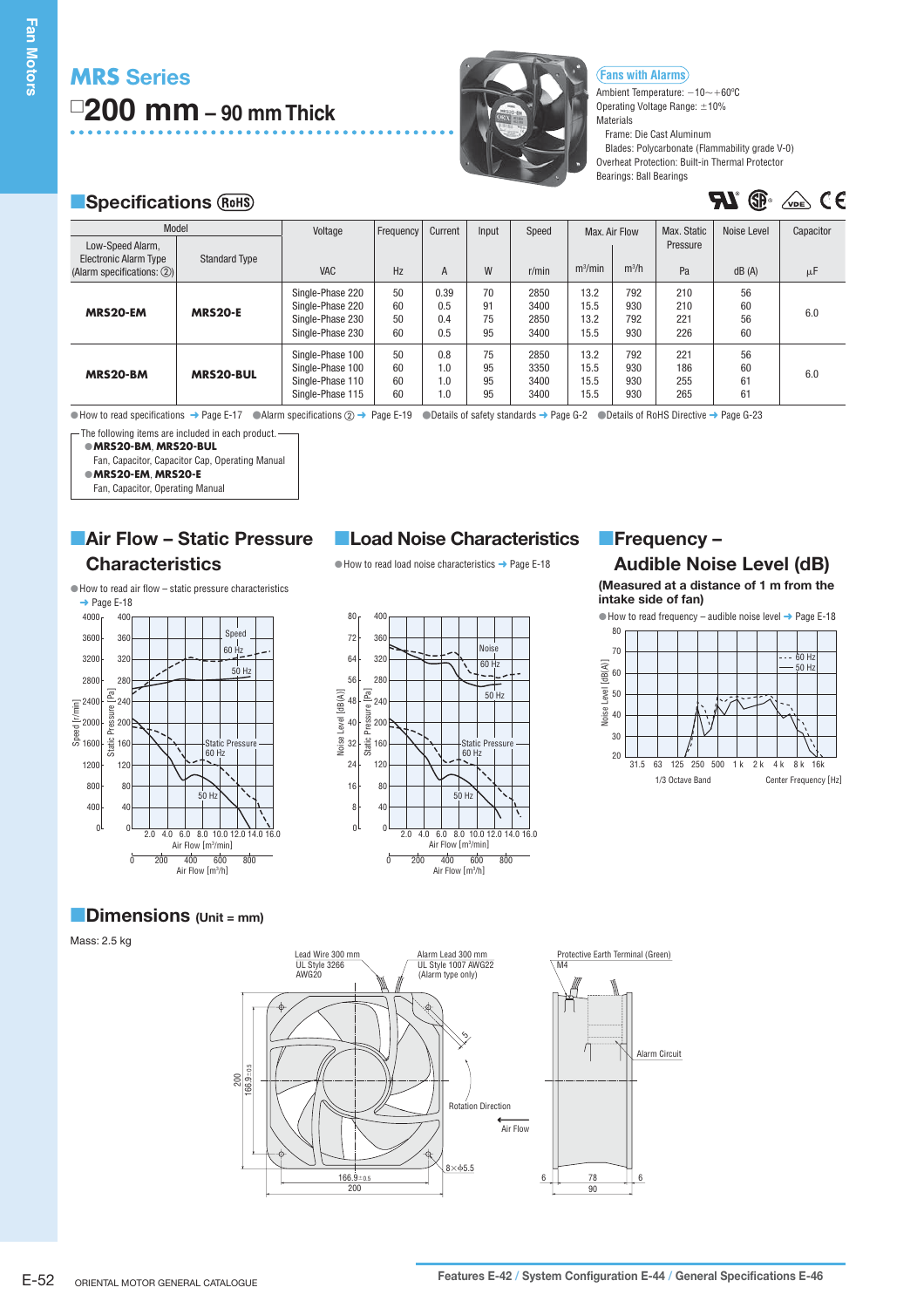#### **Capacitor (Included)**

#### **For MRS20-B For MRS20-E** CH60UL Mass: 32 g (A capacitor and capacitor cap are included.)





# **Panel Cut-Out (Unit = mm)**





# **Connection Diagram**



Alarm type only ✽ $\bullet$  How to connect a capacitor  $\rightarrow$  Page E-129

# **Accessories**

The following product is RoHS-Compliant.

| Details → Page E-117 |       |                         |      |
|----------------------|-------|-------------------------|------|
| Product              | Model | <b>Safety Standards</b> | Page |
|                      |       |                         |      |

| Product             | Model        | <b>Safety Standards</b> | Page  |
|---------------------|--------------|-------------------------|-------|
| <b>Finger Guard</b> | <b>FG20D</b> | Conformed product       | E-118 |

 $\diamondsuit$ For MRS20-E $\Box$ CH60BFAUL Mass: 85 g



**Cooling Module** 

Axial Flow

Lair.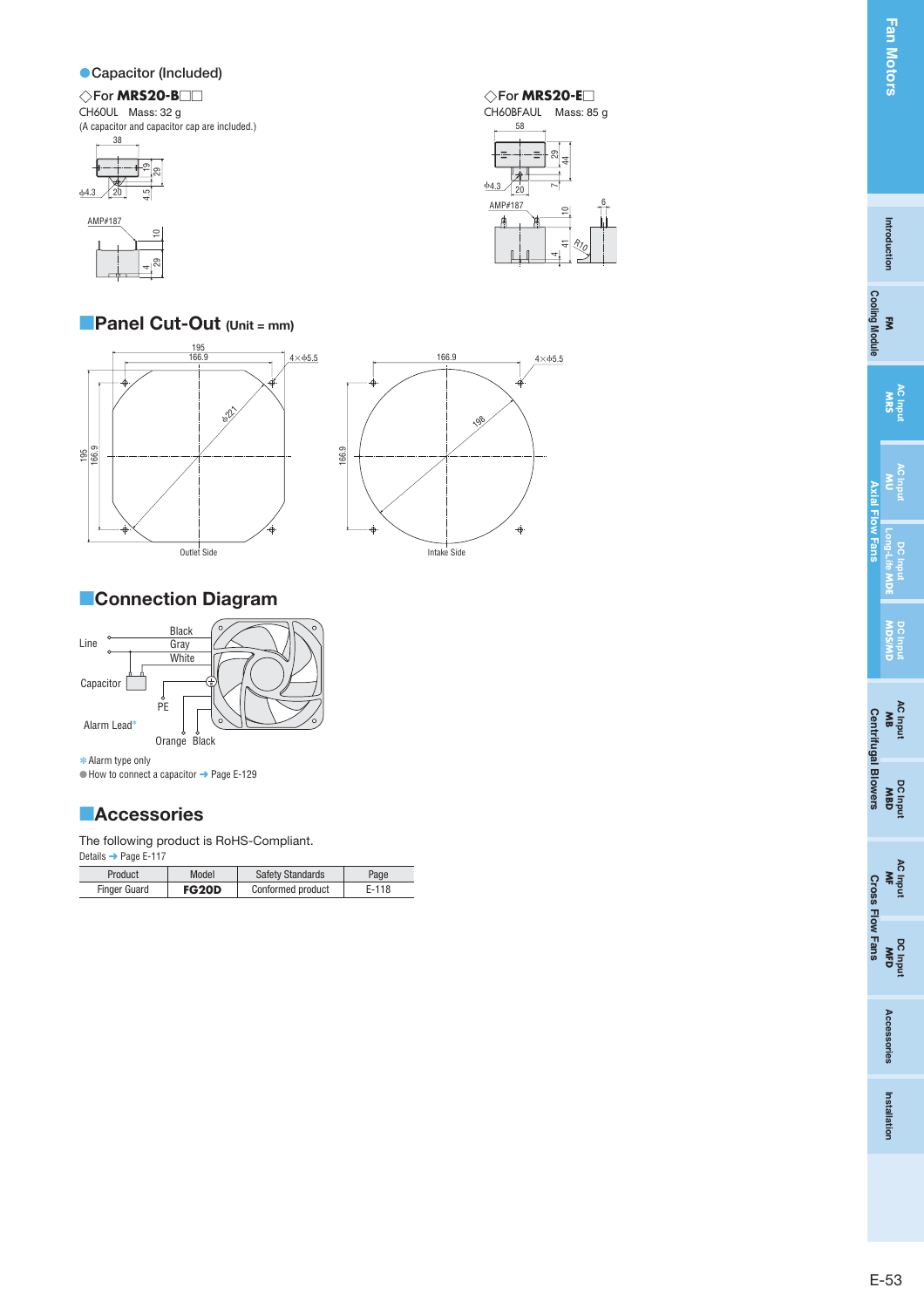# **MRS Series 180 mm – 90 mm Thick**



#### **Fans with Alarms**

Ambient Temperature:  $-10\mathtt{\sim}+60\mathtt{^oC}$ Operating Voltage Range:  $\pm 10\%$ Materials

Frame: Die Cast Aluminum

Blades: Polycarbonate (Flammability grade V-0) Overheat Protection: Built-in Thermal Protector Bearings: Ball Bearings

 $\mathbf{H}$ <sup>e</sup>  $\mathbf{F}$   $\mathbf{F}$   $\mathbf{F}$   $\mathbf{F}$   $\mathbf{F}$ 

# **Specifications** (RoHS) **Specifications** (RoHS) **PU** ( $\mathbf{F}^{\text{c}}$   $\mathbf{C} \in \mathbb{C}^{\text{PS}}$

| Model                                                     |                     | Voltage          | Frequency | Current | Input | Speed |            | Max. Air Flow | Max. Static Pressure | Noise Level | Capacitor |
|-----------------------------------------------------------|---------------------|------------------|-----------|---------|-------|-------|------------|---------------|----------------------|-------------|-----------|
| Type                                                      | <b>Terminal Box</b> | <b>VAC</b>       | Hz        | A       | W     | r/min | $m^3/m$ in | $m^3/h$       | Pa                   | dB(A)       | μF        |
|                                                           |                     | Single-Phase 220 | 50        | 0.4     | 53    | 2850  | 11.0       | 660           | 196                  | 56          | 6.0       |
|                                                           | MRS18-ETM           | Single-Phase 220 | 60        | 0.5     | 70    | 3300  | 12.5       | 750           | 245                  | 60          |           |
|                                                           |                     | Single-Phase 230 | 50        | 0.4     | 57    | 2850  | 11.0       | 660           | 196                  | 56          |           |
| Low-Speed Alarm,                                          |                     | Single-Phase 230 | 60        | 0.5     | 73    | 3350  | 12.5       | 750           | 245                  | 60          |           |
| <b>Electronic Alarm Type</b><br>(Alarm specifications: 2) | MRS18-BTM           | Single-Phase 100 | 50        | 0.8     | 54.5  | 2850  | 11.0       | 660           | 196                  | 56          |           |
|                                                           |                     | Single-Phase 100 | 60        | 1.0     | 76    | 3300  | 12.8       | 768           | 245                  | 60          | 6.0       |
|                                                           |                     | Single-Phase 110 | 60        | 1.0     | 81    | 3350  | 12.8       | 768           | 245                  | 61          |           |
|                                                           |                     | Single-Phase 115 | 60        | 1.0     | 84    | 3350  | 12.8       | 768           | 245                  | 61          |           |
|                                                           | <b>MRS18-E</b>      | Single-Phase 220 | 50        | 0.4     | 53    | 2850  | 11.0       | 660           | 196                  | 56          | 6.0       |
|                                                           |                     | Single-Phase 220 | 60        | 0.5     | 70    | 3300  | 12.5       | 750           | 245                  | 60          |           |
|                                                           |                     | Single-Phase 230 | 50        | 0.4     | 57    | 2850  | 11.0       | 660           | 196                  | 56          |           |
| <b>Standard Type</b>                                      |                     | Single-Phase 230 | 60        | 0.5     | 73    | 3350  | 12.5       | 750           | 245                  | 60          |           |
|                                                           |                     | Single-Phase 100 | 50        | 0.8     | 54.5  | 2850  | 11.0       | 660           | 196                  | 56          | 6.0       |
|                                                           | MRS18-BUL           | Single-Phase 100 | 60        | 1.0     | 76    | 3300  | 12.8       | 768           | 245                  | 60          |           |
|                                                           |                     | Single-Phase 110 | 60        | 1.0     | 81    | 3350  | 12.8       | 768           | 245                  | 61          |           |
|                                                           |                     | Single-Phase 115 | 60        | 1.0     | 84    | 3350  | 12.8       | 768           | 245                  | 61          |           |

 $\odot$  How to read specifications  $\rightarrow$  Page E-17  $\odot$  Alarm specifications  $\oslash$   $\rightarrow$  Page E-19  $\odot$  Details of safety standards  $\rightarrow$  Page G-2  $\odot$  Details of RoHS Directive  $\rightarrow$  Page G-23

- The following items are included in each product.

**MRS18-BTM** -

Fan, Capacitor, Capacitor Cap, Operating Manual

**MRS18-ETM** -

Fan, Capacitor, Operating Manual

**MRS18-BUL**, **MRS18-E** - Fan, Operating Manual

# **Air Flow – Static Pressure Characteristics**

### **Load Noise Characteristics**

 $\bullet$  How to read load noise characteristics  $\rightarrow$  Page E-18



# **Frequency –**

# **Audible Noise Level (dB)**

**(Measured at a distance of 1 m from the intake side of fan)**



How to read air flow – static pressure characteristics - → Page E-18 400 4000 Speed

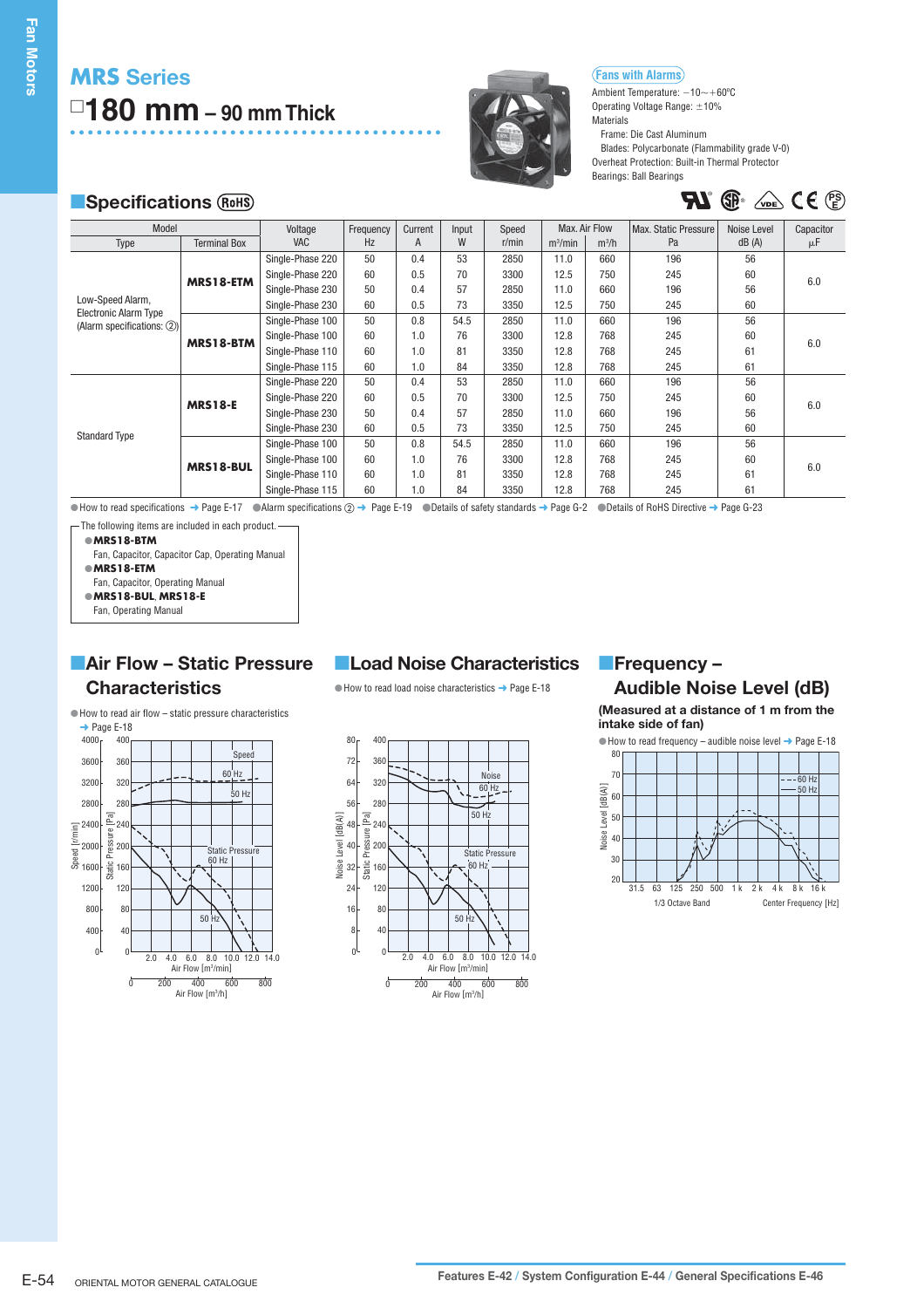#### **Dimensions (Unit = mm)**

Mass: 2.5 kg



#### **• Capacitor (Included)**

### **For MRS18-BTM**

CH60UL Mass: 32 g

(A capacitor and capacitor cap are included with alarm type fans. Standard type fans have a built-in capacitor.)



AMP#187



#### $\diamondsuit$ For **MRS18-BTM**  $\diamondsuit$ For **MRS18-ETM**



**Axial Flow Fans**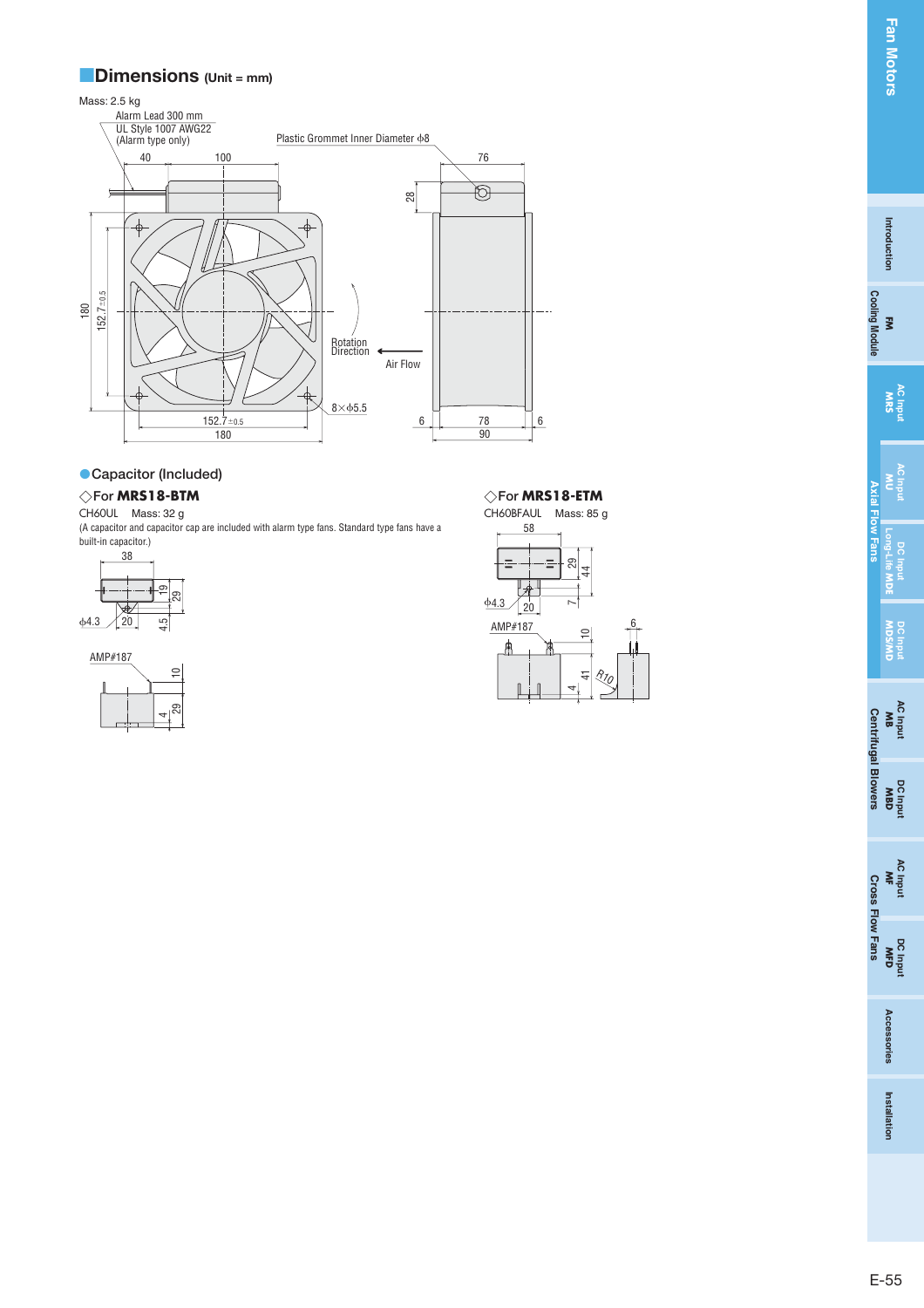### **Panel Cut-Out (Unit = mm)**



Outlet Side **Intake Side** 



# **Connection Diagram**



 $\bullet$  How to connect a capacitor  $\rightarrow$  Page E-129

### **Accessories**

The following products are RoHS-Compliant.

| Details → Page E-117 |              |                         |         |
|----------------------|--------------|-------------------------|---------|
| Product              | Model        | <b>Safety Standards</b> | Page    |
| <b>Finger Guard</b>  | <b>FG18D</b> | Conformed product       | $E-118$ |
| Filter               | <b>FL18</b>  |                         | $E-120$ |

The filter can be installed in place of the finger guard. -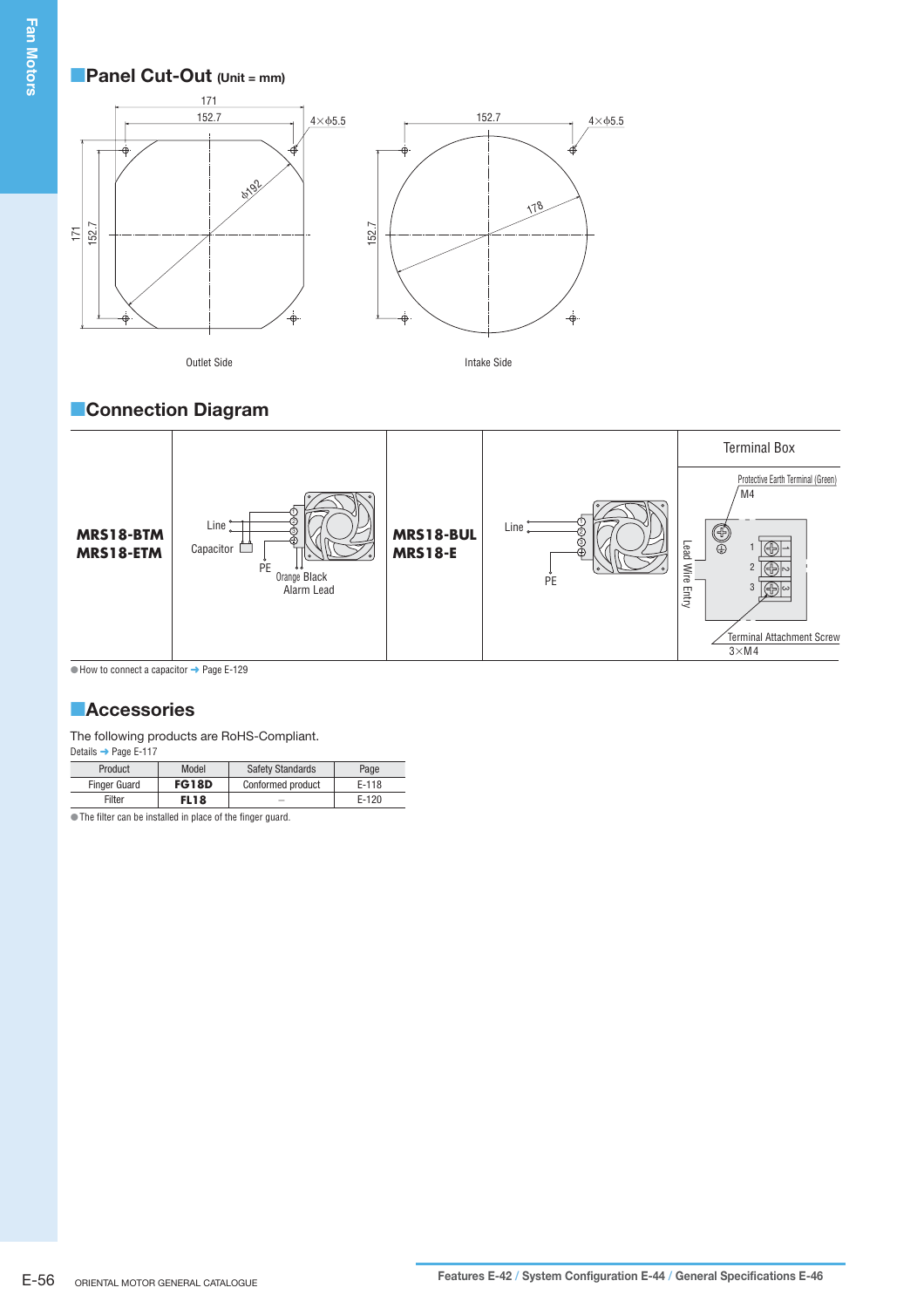# **MRS Series 160 mm – 62 mm Thick**



#### **Fans with Alarms**

Ambient Temperature:  $-10\mathtt{\sim}+60\mathtt{^oC}$ Operating Voltage Range:  $\pm 10\%$ Materials

Frame: Die Cast Aluminum

Blades: Polycarbonate (Flammability grade V-0) Overheat Protection: Built-in Thermal Protector Bearings: Ball Bearings

**EL**<sup>®</sup> (De CE<sup>®</sup>)

# **Specifications** (RoHS) **Specifications** (RoHS) **PU** (See Let  $\mathbb{R}^s$   $\mathbb{Z}^s$  (Ce Let  $\mathbb{R}^s$

| Model                                                                              |                      |                                                                              |                      |                              |                      |                              |                                      |                          |                               |                      |                 |
|------------------------------------------------------------------------------------|----------------------|------------------------------------------------------------------------------|----------------------|------------------------------|----------------------|------------------------------|--------------------------------------|--------------------------|-------------------------------|----------------------|-----------------|
| Low-Speed Alarm,<br><b>Electronic Alarm Type</b><br>(Alarm specifications: $(2)$ ) | <b>Standard Type</b> | Voltage<br>VAC                                                               | Frequency<br>Hz      | Current<br>A                 | Input<br>W           | Speed<br>r/min               | Max. Air Flow<br>m <sup>3</sup> /min | $m^3/h$                  | Max. Static<br>Pressure<br>Pa | Noise Level<br>dB(A) | Capacitor<br>μF |
| MRS16-ETM                                                                          | <b>MRS16-E</b>       | Single-Phase 220<br>Single-Phase 220<br>Single-Phase 230<br>Single-Phase 230 | 50<br>60<br>50<br>60 | 0.20<br>0.21<br>0.21<br>0.21 | 38<br>40<br>42<br>42 | 2800<br>3250<br>2800<br>3300 | 6.2<br>7.3<br>6.2<br>7.3             | 372<br>438<br>372<br>438 | 127<br>157<br>127<br>157      | 49<br>53<br>49<br>54 | 3.0             |
| MRS16-BTM                                                                          | MRS16-BUL            | Single-Phase 100<br>Single-Phase 100<br>Single-Phase 110<br>Single-Phase 115 | 50<br>60<br>60<br>60 | 0.47<br>0.46<br>0.48<br>0.49 | 39<br>41<br>48<br>51 | 2800<br>3250<br>3300<br>3300 | 6.2<br>7.3<br>7.3<br>7.3             | 372<br>438<br>438<br>438 | 127<br>157<br>157<br>157      | 49<br>52<br>53<br>53 | 3.0             |

 $\odot$  How to read specifications  $\rightarrow$  Page E-17  $\odot$  Alarm specifications  $\oslash$   $\rightarrow$  Page E-19  $\odot$  Details of safety standards  $\rightarrow$  Page G-2  $\odot$  Details of RoHS Directive  $\rightarrow$  Page G-23

**MRS16-BTM** - The following items are included in each product.

Fan, Capacitor, Capacitor Cap, Operating Manual

● MRS16-ETM

Fan, Capacitor, Operating Manual

**MRS16-BUL**, **MRS16-E** -

Fan, Operating Manual

# **Air Flow – Static Pressure Characteristics**



# **Load Noise Characteristics**

● How to read load noise characteristics → Page E-18



# **Frequency –**

**Audible Noise Level (dB)** 

**(Measured at a distance of 1 m from the intake side of fan)**

 $\bullet$  How to read frequency – audible noise level  $\rightarrow$  Page E-18 80